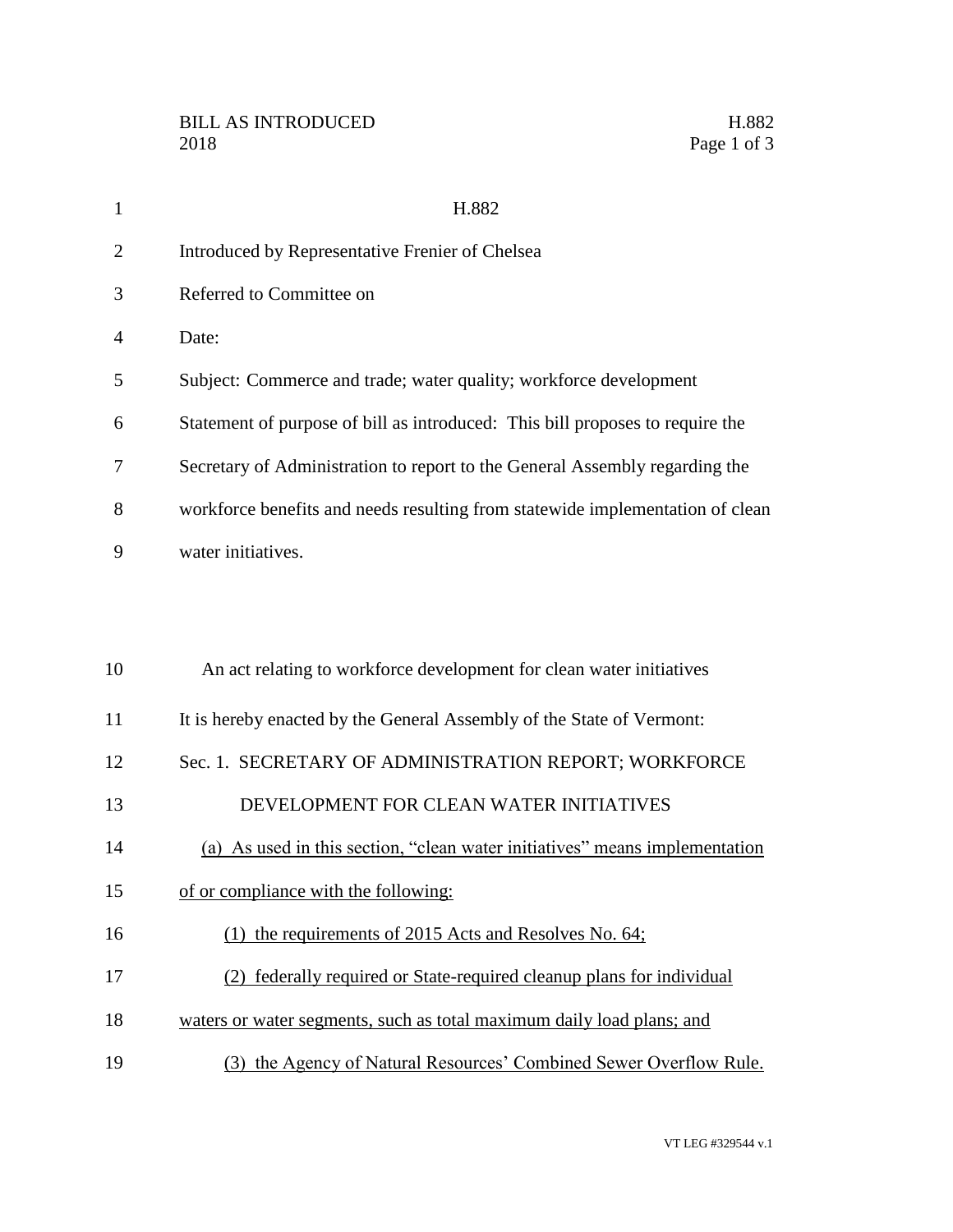| $\mathbf{1}$   | (b) On or before January 15, 2019, the Secretary of Administration, after         |
|----------------|-----------------------------------------------------------------------------------|
| $\overline{2}$ | consultation with the Secretaries of Natural Resources, of Agriculture, Food      |
| 3              | and Markets, of Transportation, and of Commerce and Community                     |
| $\overline{4}$ | Development shall submit to the House Committees on Commerce and                  |
| 5              | Economic Development and on Natural Resources, Fish, and Wildlife and the         |
| 6              | Senate Committees on Economic Development, Housing and General Affairs            |
| 7              | and on Natural Resources and Energy a report regarding the economic               |
| 8              | benefits, workforce benefits, and workforce needs resulting from statewide        |
| 9              | implementation of clean water initiatives. The report shall include:              |
| 10             | (1) an estimate of the workforce that will be required to comply with the         |
| 11             | clean water initiatives over the next 20 years;                                   |
| 12             | (2) a summary of the types of water quality programs or projects that             |
| 13             | will be required under the clean water initiatives;                               |
| 14             | (3) an evaluation of whether the currently available workforce in the             |
| 15             | State is capable of supplying workers of an adequate number and having the        |
| 16             | skills necessary to ensure compliance with the clean water initiatives, including |
| 17             | specific workforce sectors, if any, that may be inadequate to meet workforce      |
| 18             | demands;                                                                          |
| 19             | (4) if the evaluation under subdivision (3) of this subsection indicates          |
| 20             | that the workforce of the State is not adequate to supply the workers necessary   |
| 21             | to ensure compliance with the clean water initiatives, a recommendation of:       |